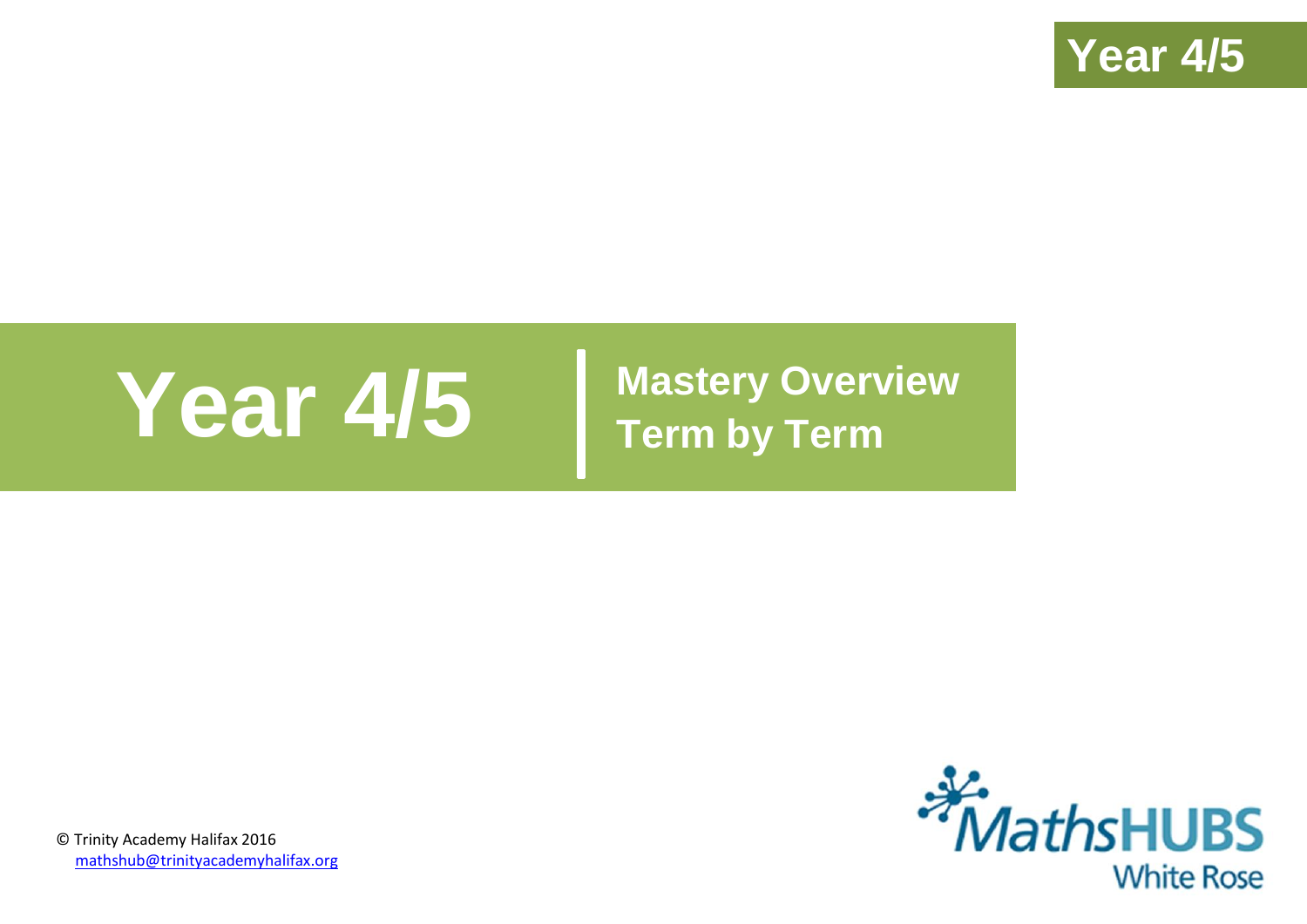### **Mixed Year Overview**

Since our Year 1 to Year 6 Schemes of Learning and overviews have been released we have had lots of requests for something similar for mixed year groups. This document provides the yearly overview that schools have been requesting. We really hope you find it useful and use it alongside your own planning.

We had a lot of people interested in working with us on this project and this document is a summary of their work so far. We would like to take this opportunity to thank everyone who has contributed their thoughts to this final document.

These overviews will be accompanied by more detailed schemes linking to fluency, reasoning and problem solving. Termly assessments will be available to evaluate where the children are with their learning.

If you have any feedback on any of the work that we are doing, please do not hesitate to get in touch. It is with your help and ideas that the Maths Hubs can make a difference.

#### *The White Rose Maths Hub Team*

## **Guidance**

The White Rose Maths Hub has produced these long term plans to support mixed year groups. These overviews are designed to support a mastery approach to teaching and learning and have been designed to support the aims and objectives of the new National Curriculum.

The overviews:

- have number at their heart. A large proportion of time is spent reinforcing number to build competency.
- ensure teachers stay in the required key stage and support the ideal of depth before breadth.
- provide plenty of time to build reasoning and problem solving elements into the curriculum

This document fits in with the White Rose Maths Hub Year 1 – 6 Mastery documents. If you have not seen these documents before you can register to access them for free by completing the form on this link [http://www.trinitytsa.co.uk/maths-hub/free](http://www.trinitytsa.co.uk/maths-hub/free-learning-schemes-resources/)[learning-schemes-resources/](http://www.trinitytsa.co.uk/maths-hub/free-learning-schemes-resources/)

Once registered you will be provided with a Dropbox link to access these documents; please be aware some school IT systems block the use of Dropbox so you may need to access this at home.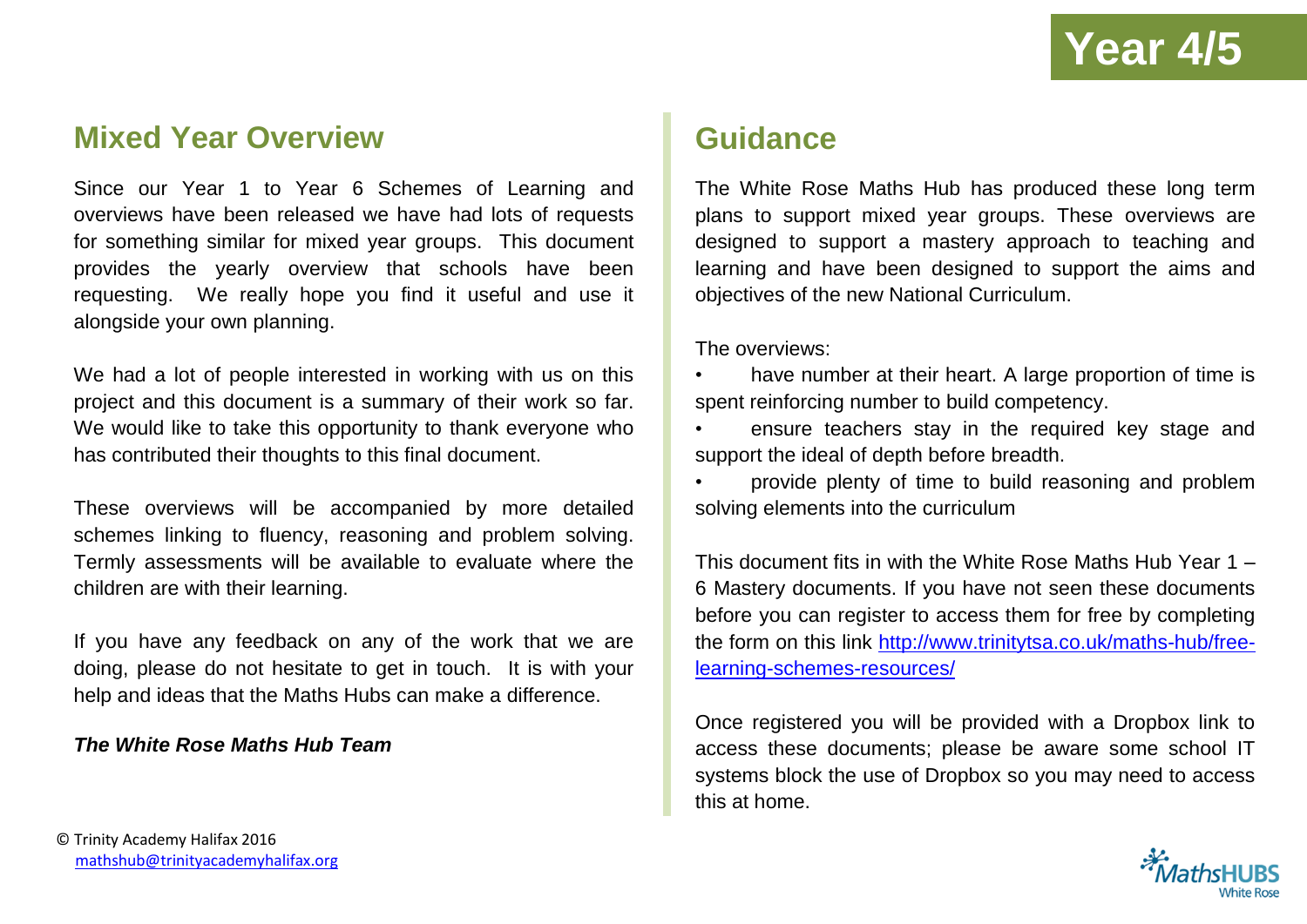## **Year 4/5**

## **Mixed age planning**

#### Using the document

The overviews provide guidance on the length of time that should be dedicated to each mathematical concept and the order in which we feel they should be delivered. Within the overviews there is a breakdown of objectives for each concept. This clearly highlights the age related expectations for each year group and shows where objectives can be taught together.

There are certain points where objectives are clearly separate. In these cases, classes may need to be taught discretely or incorporated through other subjects (see guidance below).

Certain objectives are repeated throughout the year to encourage revisiting key concepts and applying them in different contexts.

#### Lesson Plans

As a hub, we have collated a variety of lesson plans that show how mixed year classes are taught in different ways. These highlight how mixed year classes use additional support, organise groups and structure their teaching time. All these lesson structures have their own strengths and as a teacher it is important to find a structure that works for your class.

#### Progression documents

We are aware that some teachers will teach mixed year groups that may be arranged differently to our plans (eg R/1). We are therefore working to create some progression documents that help teachers to see how objectives link together from Year 1 to Year 6.

#### Linking of objectives

Within the overviews, the objectives are either in normal font or in bold. The objectives that are in normal font are the lower year group out of the two covered (Year 1, Year 3, Year 5). The objectives in **bold** are the higher year group out of the two covered (**Year 2, Year 4, Year 6**), Where objectives link they are placed together. If objectives do not link they are separate and therefore require discrete teaching within year groups.

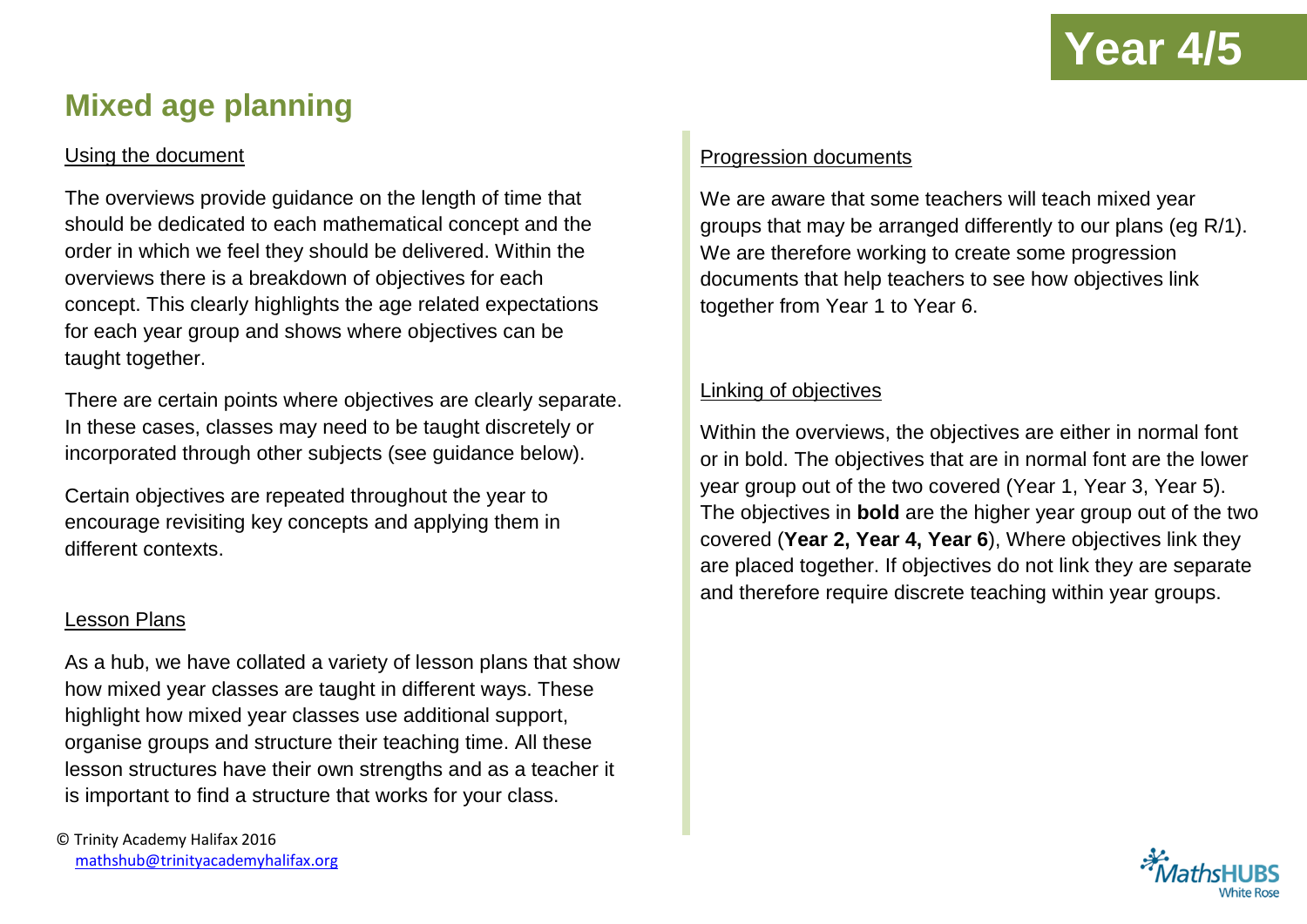

## **Mixed age planning**

#### Teaching through topics

Most mathematical concepts lend themselves perfectly to subjects outside of maths lessons. It is important that teachers ensure these links are in place so children deepen their understanding and apply maths across the curriculum.

Here are some examples:

- Statistics- using graphs in Science, collecting data in Computing, comparing statistics over time in History, drawing graphs to collect weather data in Geography.
- Roman Numerals- taught through the topic of Romans within History
- Geometry (shape and symmetry) using shapes within tessellations when looking at Islamic art (R.E), using shapes within art (Kandinsky), symmetry within art
- Measurement- reading scales (science, design technology),
- Co-ordinates- using co-ordinates with maps in Geography.
- Written methods of the four operations- finding the time difference between years in History, adding or finding the difference of populations in Geography, calculating and changing recipes in food technology.
- Direction- Programming in ICT

#### Objectives split across topics

Within different year groups, topics have been broken down and split across different topics so children can apply key skills in different ways.

**Money** is one of the topics that is split between other topics. It is used within addition and subtraction and also fractions. In Year 1 and 2 it is important that the coins are taught discretely however the rest of the objectives can be tied in with other number topics.

Other measurement topics are also covered when using the four operations so the children can apply their skills.

In Year 5 and 6, **ratio** has been split across a variety of topics including shape and fractions. It is important that these objectives are covered within these other topics as ratio has been removed as a discrete topic.

#### Times tables

Times tables have been placed within multiplication and division however it is important these are covered over the year to help children learn them.

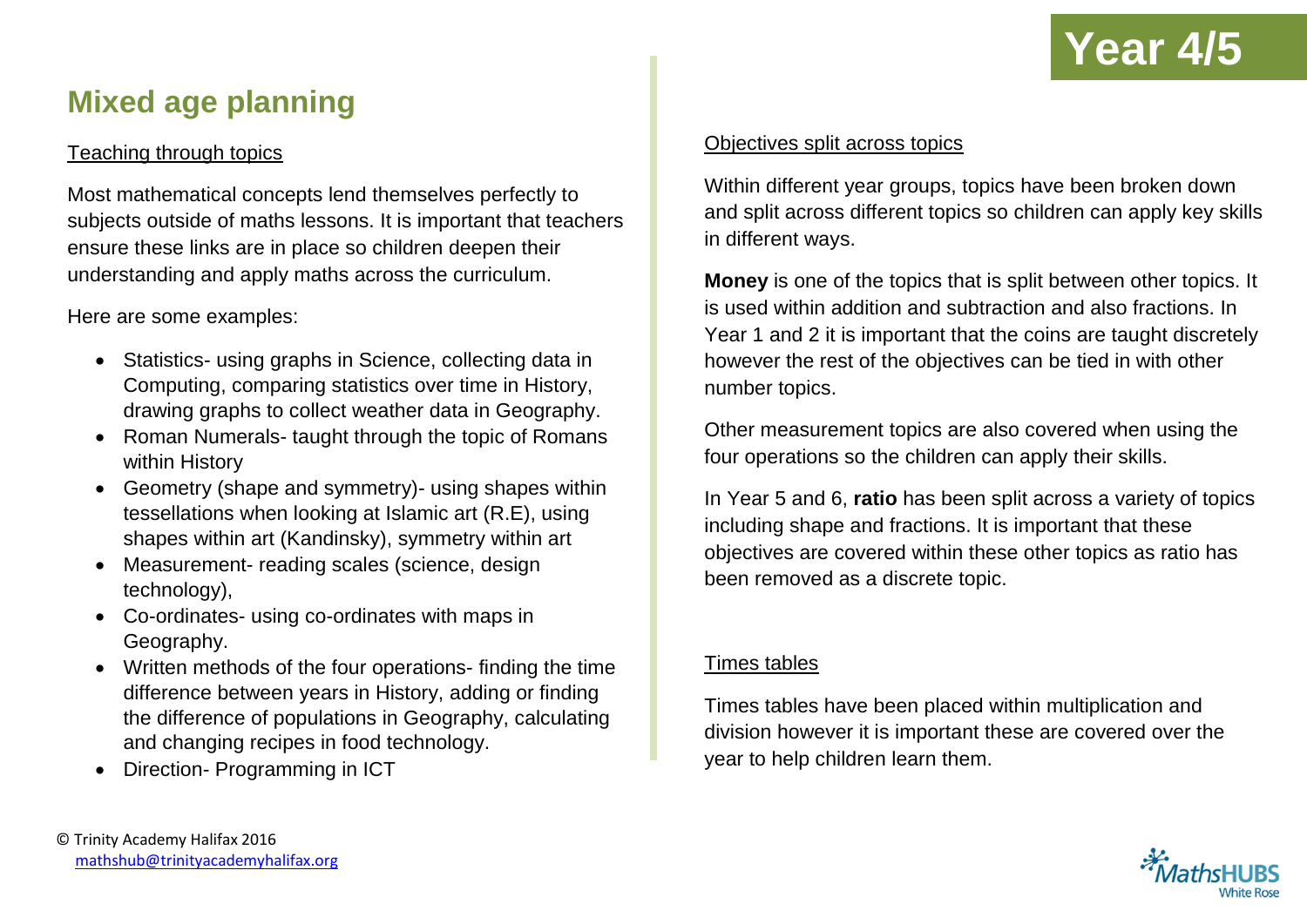### **Everyone Can Succeed**

As a Maths Hub we believe that all students can succeed in mathematics. We don't believe that there are individuals who can do maths and those that can't. A positive teacher mindset and strong subject knowledge are key to student success in mathematics.

### **Acknowledgements**

The White Rose Maths Hub would like to thank the following people for their contributions, and time in the collation of this document:

Cat Beaumont Matt Curtis James Clegg Becky Gascoigne Sarah Gent Sally Smith Sarah Ward

### **More Information**

If you would like more information on 'Teaching for Mastery' you can contact the White Rose Maths Hub at [mathshub@trinityacademyhalifax.org](mailto:mathshub@trinityacademyhalifax.org)

We are offering courses on:

- Bar Modelling
- Teaching for Mastery
- Year group subject specialism intensive courses become a maths expert.

Our monthly newsletter also contains the latest initiatives we are involved with. We are looking to improve maths across our area and on a wider scale by working with the other Maths Hubs across the country.

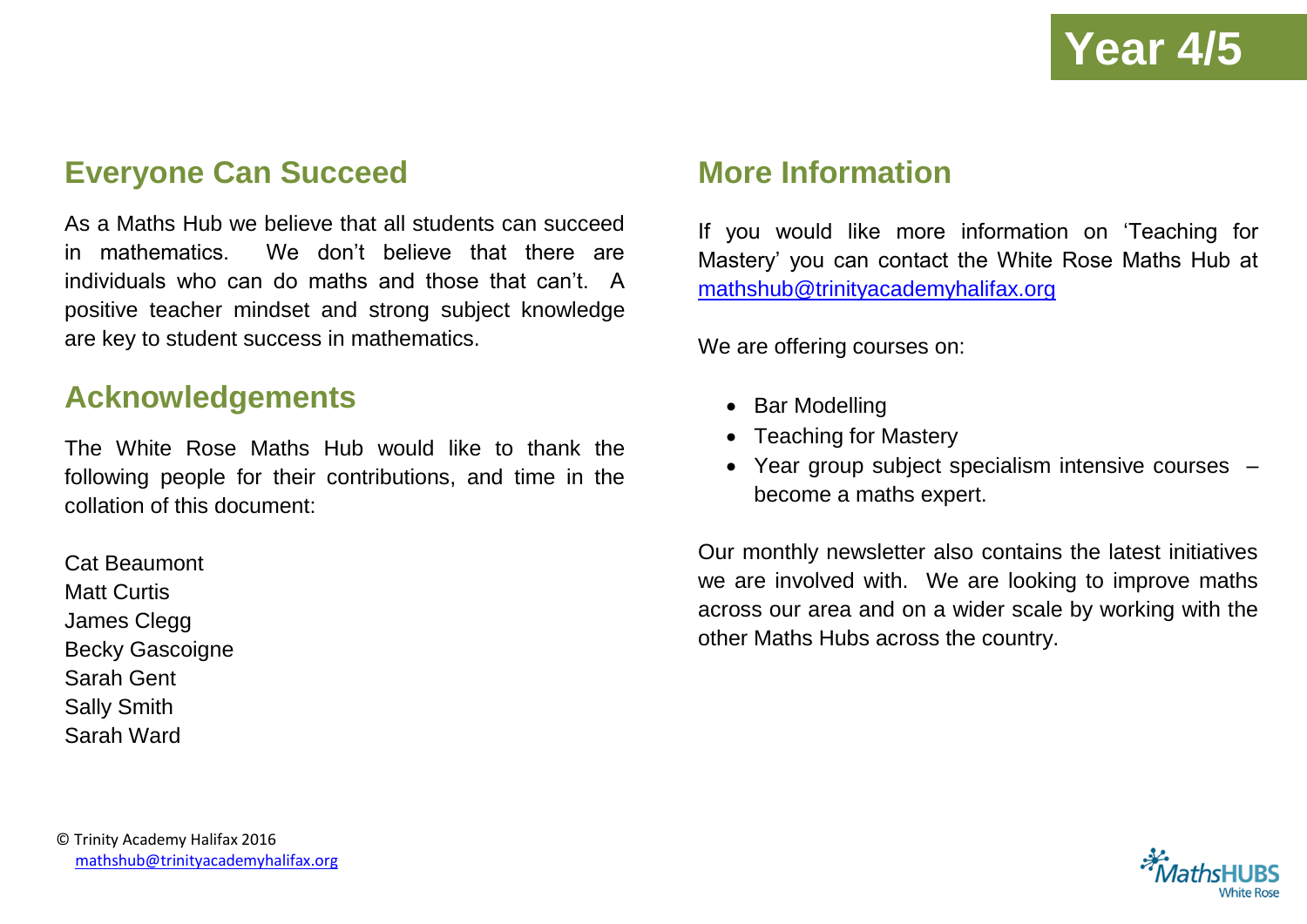



## **Year 4 and 5 overview**

|               | Week <sub>1</sub>                                               | Week 2 | Week 3                             | Week 4 | Week 5 | Week 6                                             | Week 7                          | Week 8             | Week 9 | Week 10                                    | Week 11          | Week 12 |
|---------------|-----------------------------------------------------------------|--------|------------------------------------|--------|--------|----------------------------------------------------|---------------------------------|--------------------|--------|--------------------------------------------|------------------|---------|
| Autumn        | <b>Addition and</b><br><b>Place Value</b><br><b>Subtraction</b> |        |                                    |        |        | <b>Multiplication and</b><br><b>Division</b>       |                                 |                    |        |                                            | <b>Perimeter</b> |         |
| Spring        |                                                                 |        | <b>Fractions</b>                   |        |        |                                                    | <b>Decimals and Percentages</b> | <b>Measurement</b> |        |                                            |                  |         |
| <b>Summer</b> | <b>Time</b>                                                     |        | <b>Statistics</b><br><b>Angles</b> |        |        | <b>Shape and</b><br><b>Area</b><br><b>Symmetry</b> |                                 |                    |        | <b>Position</b><br>and<br><b>Direction</b> |                  |         |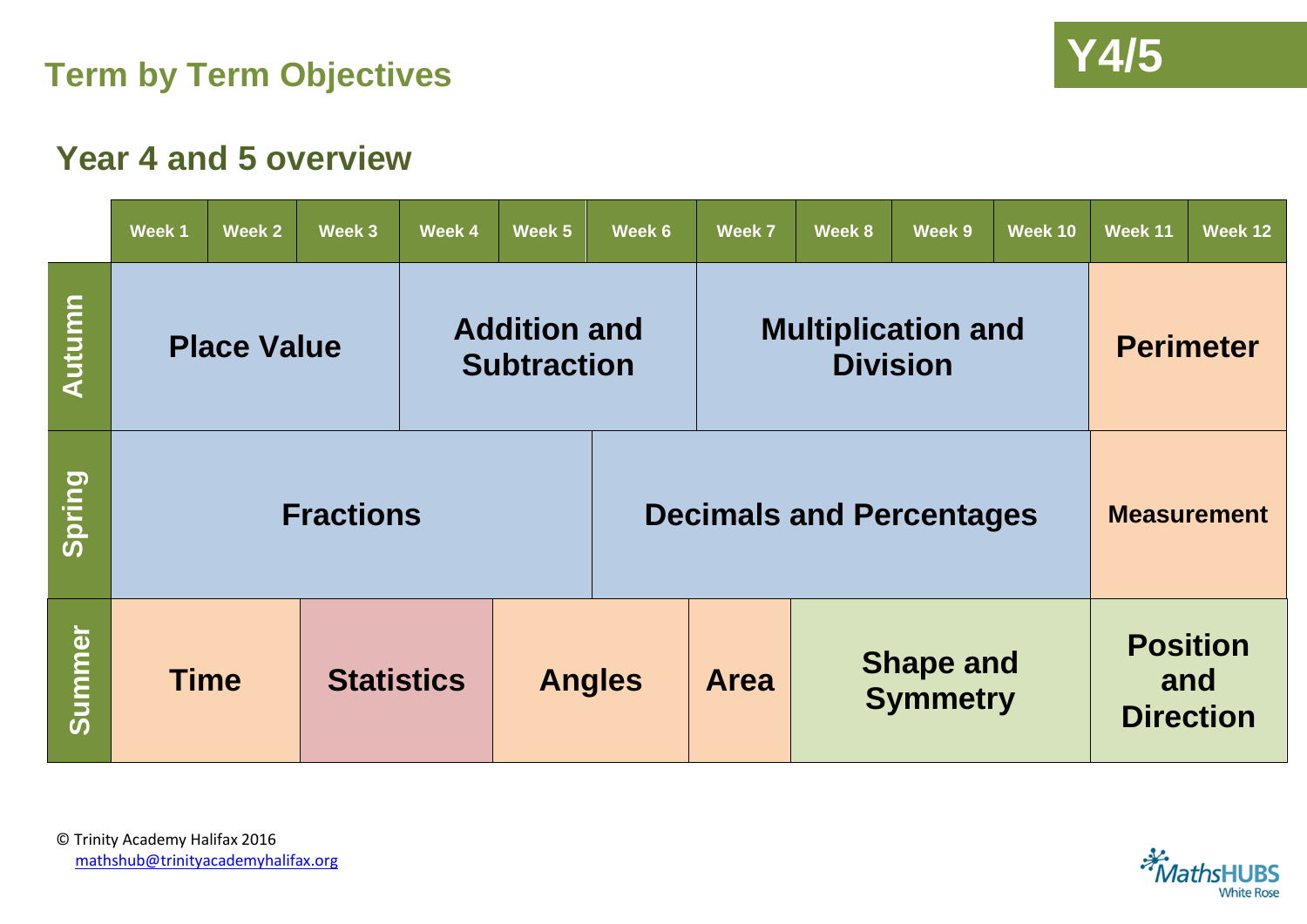## **Y4/5 Term by Term Objectives**

m.



| Year                                                                                                                                                                                                                                       | 4 and 5                                                                                                                                                                                                                                                                                                                                                                                                                                                                                                                                                                                                                                                                                                                                                                                                                                                                                                                                                                                                                                                                                                                                                                                                                                                    |        | <b>Term</b>                    | <b>Autumn</b>                                                                                                                                                                                                                                                                                                                                                                                                                                                                                                                                                                                                                                                                                                                                                                                                                              |        |                                                                                                                                                                                                                                |                                                                                                                        |                                                                                                                                                                                                                                                                                                                                                                                                                                                                                                                                                                                                                                                                                                                                                                                                                                                                                                                                                                                                                                                                                                                                                                                                                                                                                                                                                                                                                                                                                                            |         |                                                                                                                                                                                                                                                                                                                                                                                                       |                           |
|--------------------------------------------------------------------------------------------------------------------------------------------------------------------------------------------------------------------------------------------|------------------------------------------------------------------------------------------------------------------------------------------------------------------------------------------------------------------------------------------------------------------------------------------------------------------------------------------------------------------------------------------------------------------------------------------------------------------------------------------------------------------------------------------------------------------------------------------------------------------------------------------------------------------------------------------------------------------------------------------------------------------------------------------------------------------------------------------------------------------------------------------------------------------------------------------------------------------------------------------------------------------------------------------------------------------------------------------------------------------------------------------------------------------------------------------------------------------------------------------------------------|--------|--------------------------------|--------------------------------------------------------------------------------------------------------------------------------------------------------------------------------------------------------------------------------------------------------------------------------------------------------------------------------------------------------------------------------------------------------------------------------------------------------------------------------------------------------------------------------------------------------------------------------------------------------------------------------------------------------------------------------------------------------------------------------------------------------------------------------------------------------------------------------------------|--------|--------------------------------------------------------------------------------------------------------------------------------------------------------------------------------------------------------------------------------|------------------------------------------------------------------------------------------------------------------------|------------------------------------------------------------------------------------------------------------------------------------------------------------------------------------------------------------------------------------------------------------------------------------------------------------------------------------------------------------------------------------------------------------------------------------------------------------------------------------------------------------------------------------------------------------------------------------------------------------------------------------------------------------------------------------------------------------------------------------------------------------------------------------------------------------------------------------------------------------------------------------------------------------------------------------------------------------------------------------------------------------------------------------------------------------------------------------------------------------------------------------------------------------------------------------------------------------------------------------------------------------------------------------------------------------------------------------------------------------------------------------------------------------------------------------------------------------------------------------------------------------|---------|-------------------------------------------------------------------------------------------------------------------------------------------------------------------------------------------------------------------------------------------------------------------------------------------------------------------------------------------------------------------------------------------------------|---------------------------|
| Week 1                                                                                                                                                                                                                                     | <b>Week 2</b>                                                                                                                                                                                                                                                                                                                                                                                                                                                                                                                                                                                                                                                                                                                                                                                                                                                                                                                                                                                                                                                                                                                                                                                                                                              | Week 3 | Week 4                         | Week <sub>5</sub>                                                                                                                                                                                                                                                                                                                                                                                                                                                                                                                                                                                                                                                                                                                                                                                                                          | Week 6 | <b>Week 7</b>                                                                                                                                                                                                                  | Week 8                                                                                                                 | Week 9                                                                                                                                                                                                                                                                                                                                                                                                                                                                                                                                                                                                                                                                                                                                                                                                                                                                                                                                                                                                                                                                                                                                                                                                                                                                                                                                                                                                                                                                                                     | Week 10 | Week 11                                                                                                                                                                                                                                                                                                                                                                                               | Week 12                   |
| Place Value<br>given number up to 1000000.<br>through zero.<br>representations.<br>determine the value of each digit.<br>10000 and 100000<br>the above.<br>value.<br>Roman numerals.<br>composite (non-prime) numbers.<br>numbers up to 19 | Count in multiples of 6, 7, 9. 25 and 1000.<br>Find 1000 more or less than a given number.<br>Count forwards or backwards in steps of powers of 10 for any<br>Count backwards through zero to include negative numbers.<br>Interpret negative numbers in context, count forwards and<br>backwards with positive and negative whole numbers including<br>Recognise the place value of each digit in a four digit number<br>Order and compare numbers beyond 1000.<br>Identify, represent and estimate numbers using different<br>Read, write, order and compare numbers to at least 1000000 and<br>Round any number to the nearest 10, 100 or 1000.<br>Round any number up to 1000000 to the nearest 10, 100, 1000,<br>Solve number and practical problems that involve all of the above<br>and with increasingly large positive numbers.<br>Solve number problems and practical problems that involve all of<br>Read Roman numerals to 100 (I to C) and know that over time, the<br>numeral system changed to include the concept of zero and place<br>Read Roman numerals to 1000 (M) and recognise years written in<br>Know and use the vocabulary of prime numbers, prime factors and<br>Establish whether a number up to 100 is prime and recall prime |        | where appropriate.<br>and why. | <b>Addition and Subtraction</b><br>Add and subtract numbers mentally<br>with increasingly large numbers.<br>Add and subtract numbers with up to 4<br>digits using the formal written methods<br>of columnar addition and subtraction<br>Add and subtract whole numbers with<br>more than 4 digits, including using<br>formal written methods (columnar<br>addition and subtraction)<br>Estimate and use inverse operations to<br>check answers to a calculation.<br>Use rounding to check answers to<br>calculations and determine, in the<br>context of a problem, levels of accuracy.<br>Solve addition and subtraction two step<br>problems in contexts, deciding which<br>operations and methods to use and why.<br>Solve addition and subtraction multi-<br>step problems in contexts deciding<br>which operations and methods to use |        | <b>Multiplication and Division</b><br>up to 12 x 12.<br>together three numbers.<br>calculations.<br>formal written layout.<br>numbers.<br>appropriately for the context.<br>are connected to m objects.<br>of the equals sign. | number, and common factors of two numbers.<br>composite (non-prime) numbers.<br>notation for squared (2) and cubed (3) | Recall and use multiplication and division facts for multiplication tables<br>Use place value, known and derived facts to multiply and divide<br>mentally, including: multiplying by 0 and 1; dividing by 1; multiplying<br>Multiply and divide numbers mentally drawing upon known facts.<br>Multiply and divide whole numbers by 10, 100 and 1000.<br>Recognise and use factor pairs and commutativity in mental<br>Identify multiples and factors, including finding all factor pairs of a<br>Know and use the vocabulary of prime numbers, prime factors and<br>Multiply two digit and three digit numbers by a one digit number using<br>Multiply numbers up to 4 digits by a one or two digit number using a<br>formal written method, including long multiplication for 2 digit<br>Divide numbers up to 4 digits by a one digit number using the formal<br>written method of short division and interpret remainders<br>Recognise and use square numbers and cube numbers and the<br>Solve problems involving multiplying and adding, including using the<br>distributive law to multiply two digit numbers by one digit, integer<br>scaling problems and harder correspondence problems such as n objects<br>Solve problems involving multiplication and division including using<br>their knowledge of factors and multiples, squares and cubes.<br>Solve problems involving addition and subtraction, multiplication and<br>division and a combination of these, including understanding the use |         | Perimeter<br>Convert between<br>different units of<br>measure eg kilometre to<br>metre.<br><b>Convert between</b><br>measure (for example,<br>km and m; cm and m;<br>cm and mm)<br><b>Measure and calculate</b><br>the perimeter of a<br>rectilinear figure<br>(including squares) in cm<br>and m<br><b>Measure and calculate</b><br>the perimeter of<br>composite rectilinear<br>shapes in cm and m. | different units of metric |

© Trinity Academy Halifax 2016 [mathshub@trinityacademyhalifax.org](mailto:mathshub@trinityacademyhalifax.org)

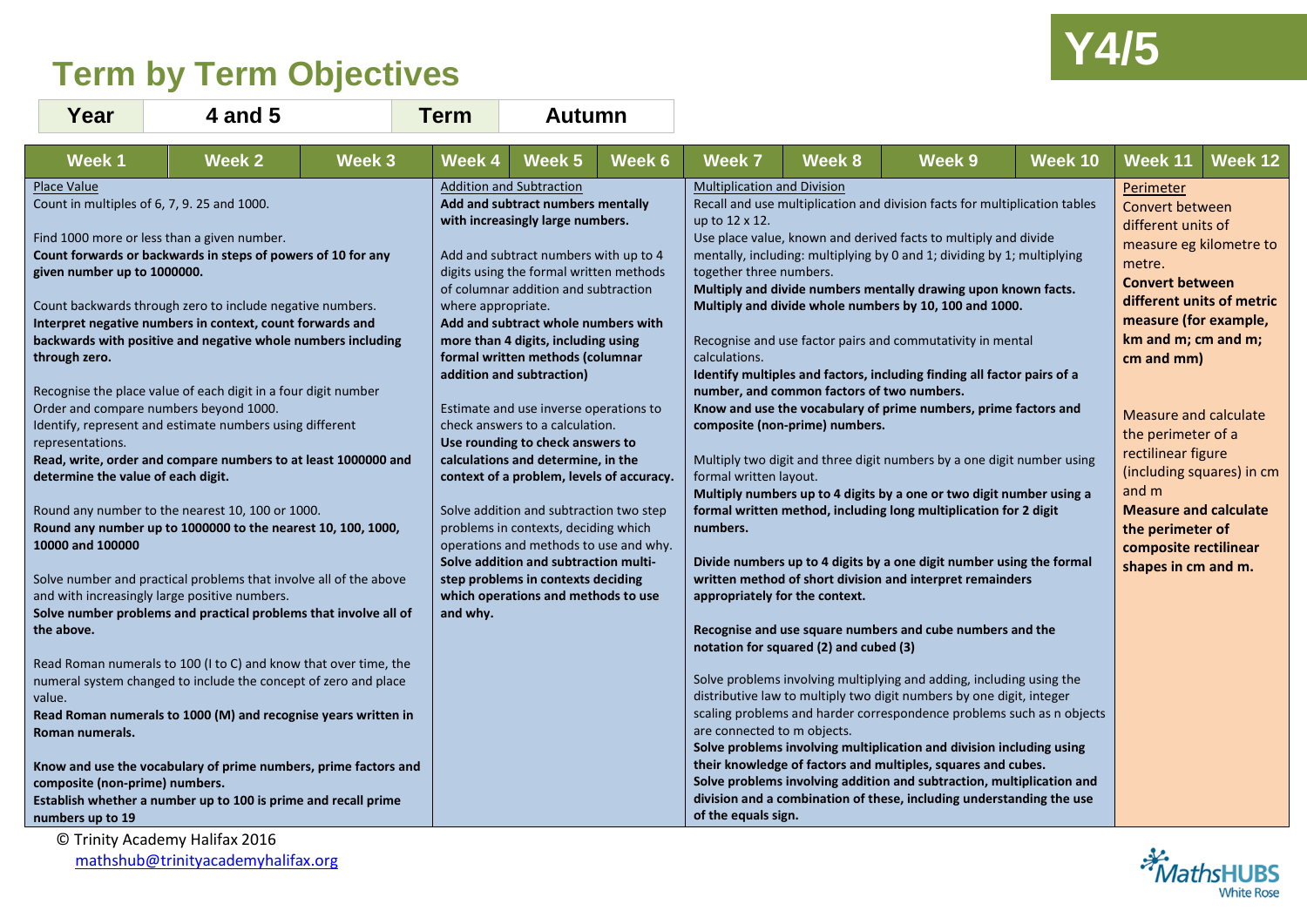## **Y4/5 Term by Term Objectives**



| Year                                                                                                                                                                                                                                                                                                                                                                                                                                                                                                                                                                                                                                                                                                                                                                                                                                                                                                                                                                                                                                                                                                                                                                       | 4 and 5       |        | Term          | <b>Spring</b> |                                                                                                                                                                                                                                                                                                                                                                                                                                                                                                                                                                                                                                                                                                                                                                                                                                                                                                                                                                                                                                                                                                                                                                                                                                                                                                                                                                                                                                                                                                                                                                  |               |        |        |         |                                                                                                                                                                                                                                                                                                                                                                                                                                  |                   |
|----------------------------------------------------------------------------------------------------------------------------------------------------------------------------------------------------------------------------------------------------------------------------------------------------------------------------------------------------------------------------------------------------------------------------------------------------------------------------------------------------------------------------------------------------------------------------------------------------------------------------------------------------------------------------------------------------------------------------------------------------------------------------------------------------------------------------------------------------------------------------------------------------------------------------------------------------------------------------------------------------------------------------------------------------------------------------------------------------------------------------------------------------------------------------|---------------|--------|---------------|---------------|------------------------------------------------------------------------------------------------------------------------------------------------------------------------------------------------------------------------------------------------------------------------------------------------------------------------------------------------------------------------------------------------------------------------------------------------------------------------------------------------------------------------------------------------------------------------------------------------------------------------------------------------------------------------------------------------------------------------------------------------------------------------------------------------------------------------------------------------------------------------------------------------------------------------------------------------------------------------------------------------------------------------------------------------------------------------------------------------------------------------------------------------------------------------------------------------------------------------------------------------------------------------------------------------------------------------------------------------------------------------------------------------------------------------------------------------------------------------------------------------------------------------------------------------------------------|---------------|--------|--------|---------|----------------------------------------------------------------------------------------------------------------------------------------------------------------------------------------------------------------------------------------------------------------------------------------------------------------------------------------------------------------------------------------------------------------------------------|-------------------|
| <b>Week1</b>                                                                                                                                                                                                                                                                                                                                                                                                                                                                                                                                                                                                                                                                                                                                                                                                                                                                                                                                                                                                                                                                                                                                                               | <b>Week 2</b> | Week 3 | <b>Week 4</b> | Week 5        | Week 6                                                                                                                                                                                                                                                                                                                                                                                                                                                                                                                                                                                                                                                                                                                                                                                                                                                                                                                                                                                                                                                                                                                                                                                                                                                                                                                                                                                                                                                                                                                                                           | <b>Week 7</b> | Week 8 | Week 9 | Week 10 | <b>Week</b><br>11                                                                                                                                                                                                                                                                                                                                                                                                                | <b>Week</b><br>12 |
| Fractions<br>Recognise and show, using diagrams, families of common equivalent<br>fractions.<br>Identify, name and write equivalent fractions of a given fraction,<br>represented visually including tenths and hundredths.<br>Compare and order fractions whose denominators are multiples of<br>the same number.<br>Solve problems involving increasingly harder fractions to calculate<br>quantities, and fractions to divide quantities, including non-unit<br>fractions where the answer is a whole number.<br>Solve problems involving multiplication and division, including<br>scaling by simple fractions and problems involving simple rates.<br>Add and subtract fractions with the same denominator.<br>Add and subtract fractions with the same denominator and<br>denominators that are multiples of the same number.<br>Recognise mixed numbers and improper fractions and convert from<br>one form to the other and write mathematical statements >1 as a<br>mixed number [for example $\frac{2}{5} + \frac{4}{5} = \frac{6}{5} = 1\frac{1}{5}$ ]<br>Multiply proper fractions and mixed numbers by whole numbers,<br>supported by materials and diagrams. |               |        |               |               | Decimals and Percentages<br>Recognise and write decimal equivalents of any number of tenths or hundredths.<br>Recognise and write decimal equivalents to $\frac{1}{4}$ , $\frac{1}{2}$ , $\frac{3}{4}$<br>Read and write decimal numbers as fractions [ eg 0.71 = $\frac{71}{100}$ ]<br>Recognise and use thousandths and relate them to tenths, hundredths and decimal<br>equivalents.<br>Count up and down in hundredths; recognise that hundredths arise when dividing an object by<br>one hundred and dividing tenths by ten.<br>Find the effect of dividing a one or two digit number by 10 or 100, identifying the value of the<br>digits in the answer as ones, tenths and hundredths<br>Multiply and divide whole numbers and those involving decimals by 10, 100 and 1000.<br>Round decimals with one decimal place to the nearest whole number.<br>Round decimals with two decimal places to the nearest whole number and to one decimal<br>place.<br>Compare numbers with the same number of decimal places up to two decimal places.<br>Read, write, order and compare numbers with up to three decimal places.<br>Solve problems involving number up to three decimal places.<br>Recognise the per cent symbol (%) and understand that per cent relates to 'number of parts<br>per hundred', and write percentages as a fraction with denominator 100, and as a decimal.<br>Solve problems which require knowing percentage and decimal equivalents of 1/2, 1/4, 1/5,<br>2/5, 4/5 and those fractions with a denominator of a multiple of 10 or 25. |               |        |        |         | <b>Measurement</b><br>Solve simple<br>measure and money<br>problems involving<br>fractions and<br>decimals to two<br>decimal places.<br>Estimate, compare<br>and calculate<br>different measures,<br>including money in<br>pounds and pence.<br><b>Use all four</b><br>operations to solve<br>problems involving<br>measure [for<br>example, length,<br>mass, volume,<br>money] using<br>decimal notation,<br>including scaling. |                   |